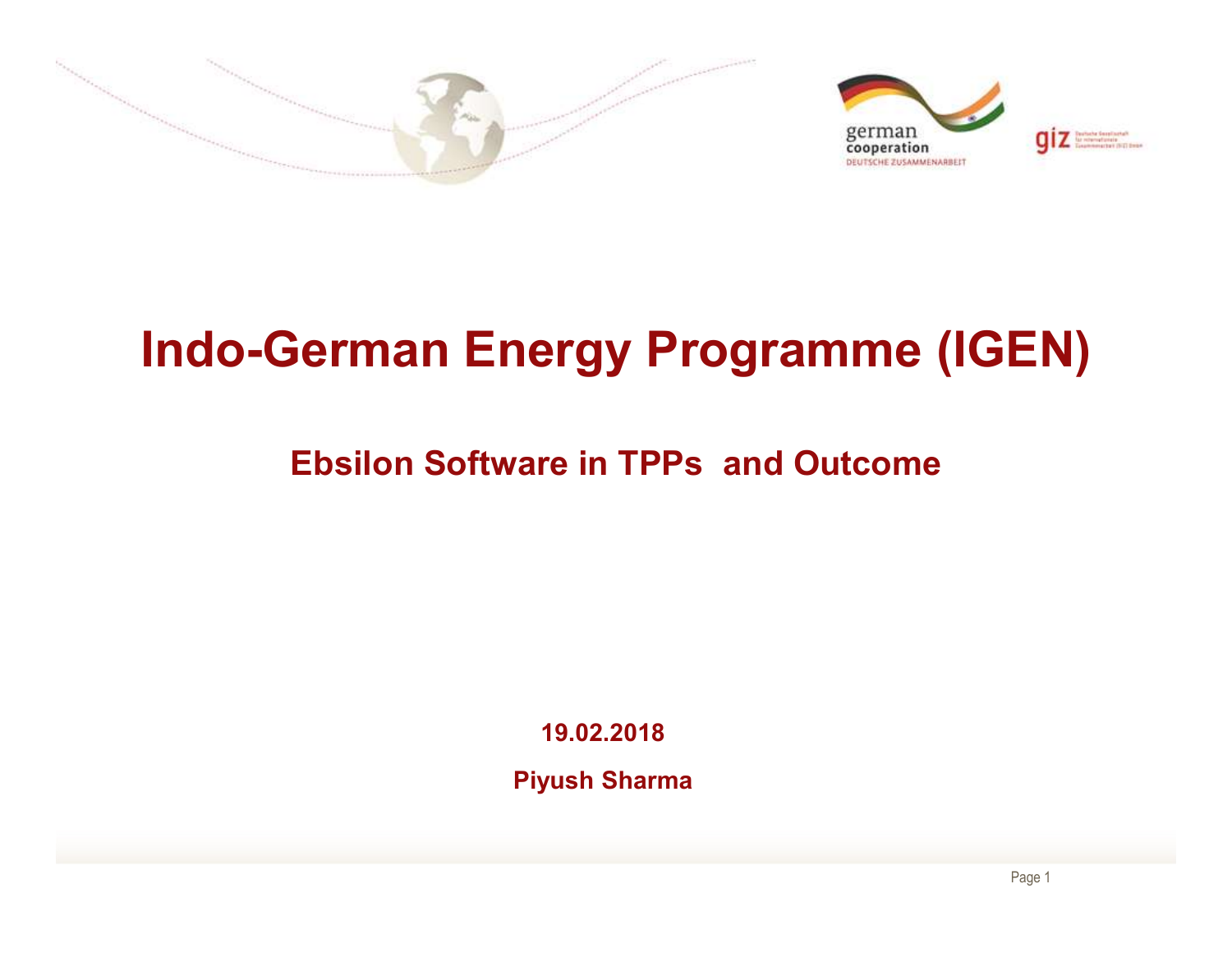





## **- Motivation** IGEN cooperation on coal fired power plants

# Approach

Activities in the power plant optimization component

# **Impact**

Success stories and lessons learnt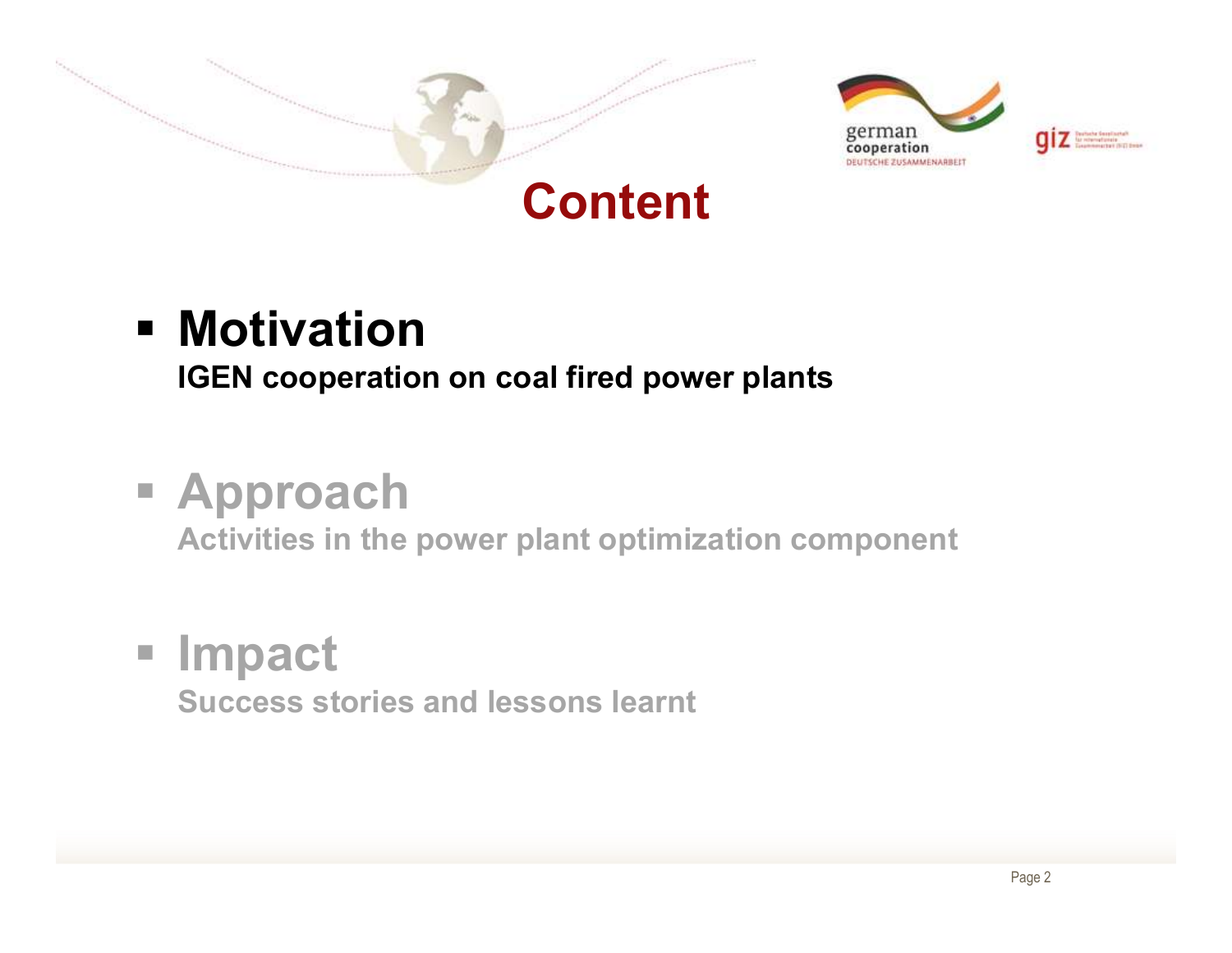

- 
- 
- 
- **Solution Fower Sector** (in 2013)<br>
8 Nearly 75% of the total generation cost is cost of coal<br>
8 G2 % share of coal fired thermal power plants in India<br>
8 India Third largest user of coal in world. 71% of total coal was<br>
9 **INCIIAN POWET SECTOT** (in 20<br>Nearly 75% of the total generation cost is cost of<br>62 % share of coal fired thermal power plants in l<br>India Third largest user of coal in world. 71% (<br>used in thermal power plants (nearly 500 From years of the team generation occurs occurs to the team.<br>62 % share of coal fired thermal power plants in India<br>India Third largest user of coal in world. 71% of total<br>used in thermal power plants (nearly 500 Million
- <ul>\n<li>Nearly 75% of the total generation cost is cost of coal</li>\n<li>62 % share of coal fired thermal power plants in India</li>\n<li>India Third largest user of coal in world. 71% of total coal was used in thermal power plants (nearly 500 million tonnes / annum)</li>\n<li>8 GW coal fired thermal power plants added per year during 11<sup>th</sup> five year plan (2007-12)</li>\n<li>17.7 GW coal fired Thermal power plants added per year till 3rd year of 12<sup>th</sup> five year plan</li>\n</ul>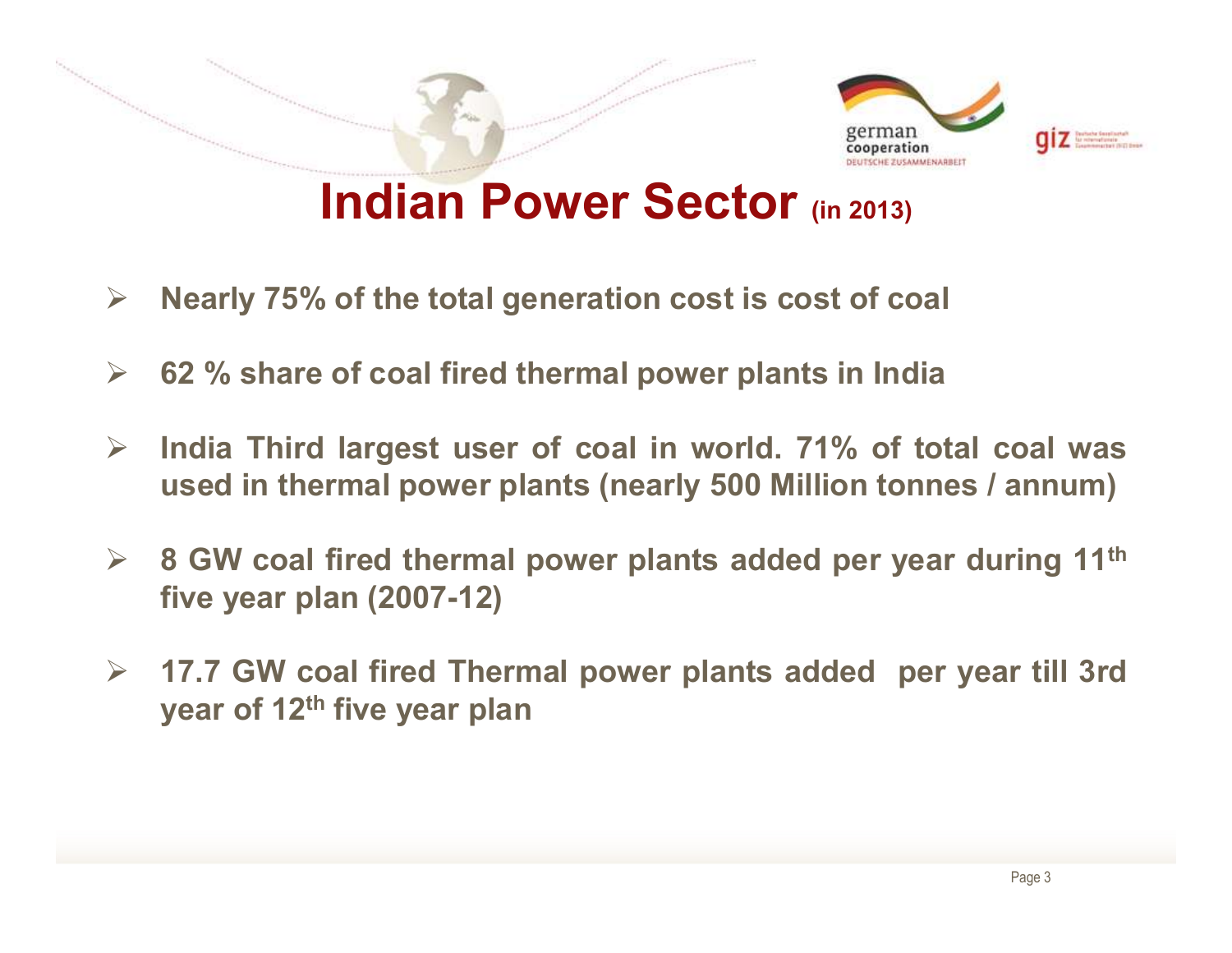





## **- Motivation**

IGEN cooperation on coal fired power plants

# Approach

Activities in the power plant optimization component

## **Impact**

Success stories and lessons learnt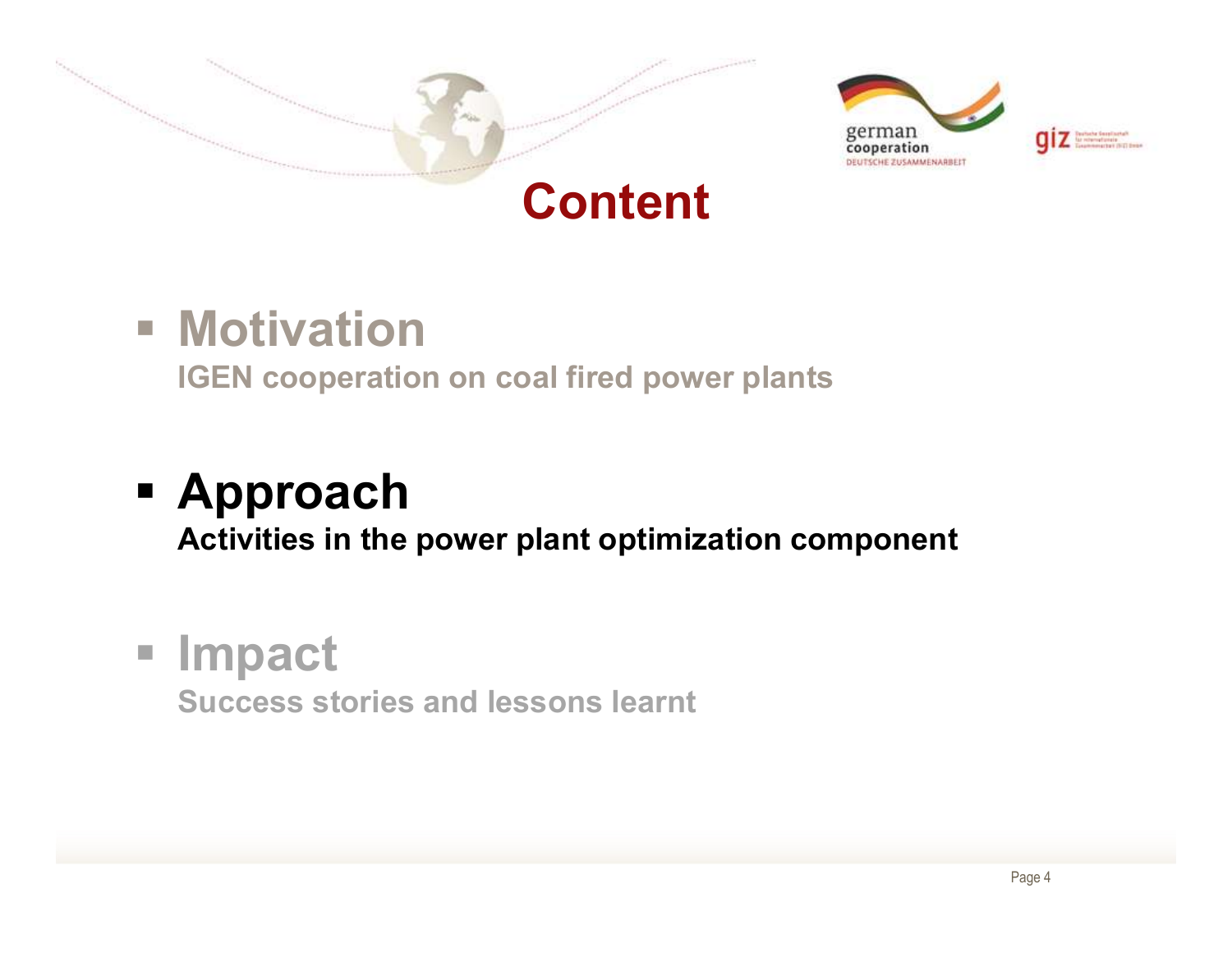

- 
- A Power Plant Optimization Component<br>
→ Jointly implemented by Central Electricity Authority (CEA) and<br>
Steag Energy Services<br>
→ Identification of savings potential<br>
→ 85 Thermal Power Generating units studied<br>
→ Mapping Measure Supplemented by Central Electricity Authority (CEA) and<br>
Steag Energy Services<br>
→ Identification of savings potential<br>
→ 85 Thermal Power Generating units studied<br>
→ Mapping done through Ebsilon Software<br>
→ Measur Steag Energy Services<br>
Steag Energy Services<br>
> Identification of savings potential<br>
> 85 Thermal Power Generating units studied<br>
> Mapping done through Ebsilon Software<br>
> Measures suggested by the plant personnel and th
- 
- 
- 
- 
- Equivalent to 10 million tonnes of CO<sub>2</sub> per year<br>
Equivalent to 10 million tonnes of CO<sub>2</sub> per year<br>
Equivalent to 10 million tonnes of CO<sub>2</sub> per year<br>
Equivalent to 10 million tonnes of CO<sub>2</sub> per year
-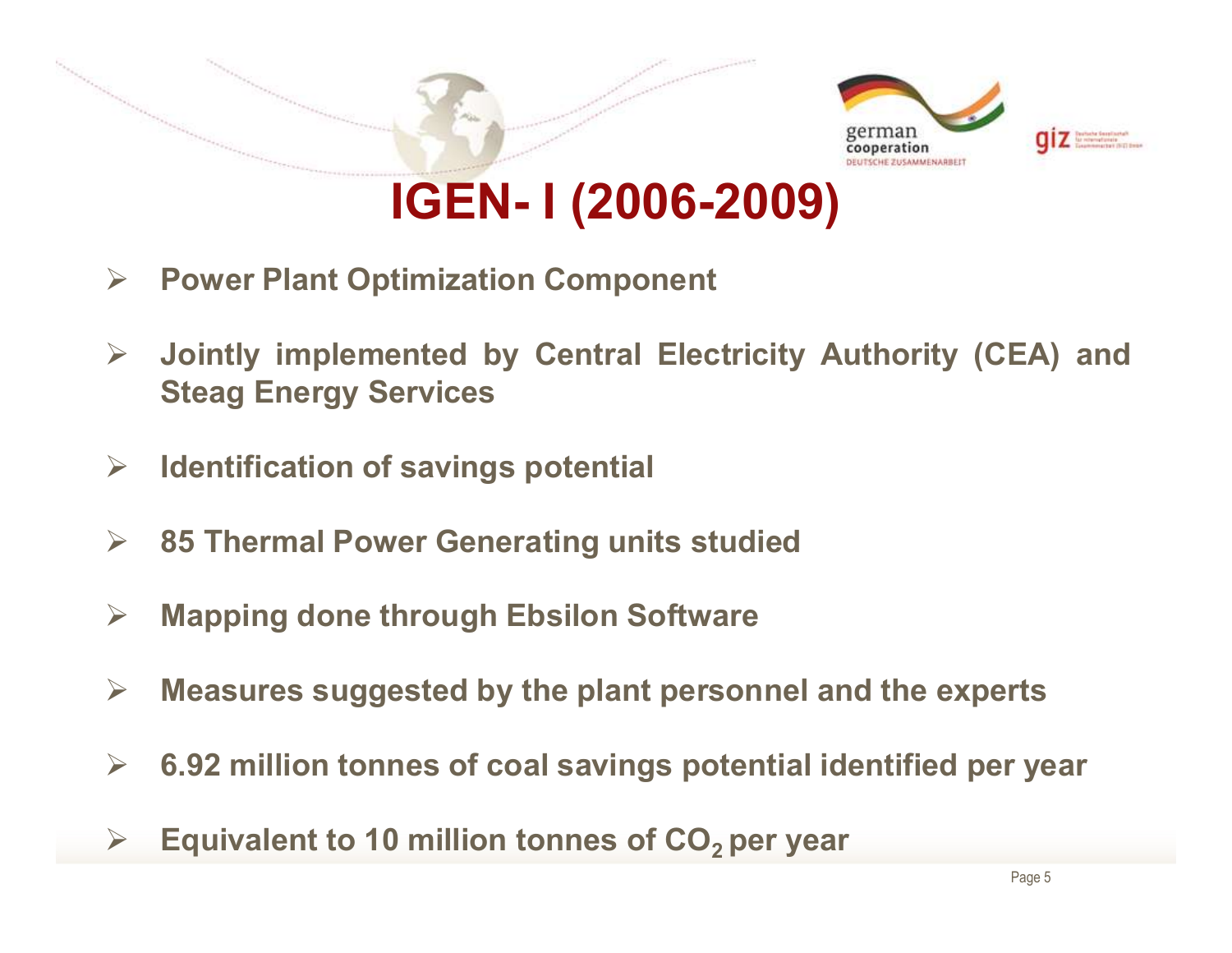![](_page_5_Picture_0.jpeg)

- 
- **▶ Objective** 
	-
- **IGEN II (2009-2015)**<br>Itly implemented by Central Electricity Authority (CEA)<br>ective<br>Training and capacity development of plants engineers with<br>diagnostic software and study tours<br>Feasibility studies to identify savings plants **IDENTIFY IMPLEM INTERT CONTROLLET SURFERENT CONTROVIDENT:**<br>
IDENTIFY Training and capacity development of plants engineers with<br>
diagnostic software and study tours<br>
Interaction boiler performance in plant.<br>
Implementatio ntly implemented by Central Electricity Auted<br>Fraining and capacity development of plot diagnostic software and study tours<br>Feasibility studies to identify savings<br>Implementation of exemplary saving measu<br>plants<br>Implementa
	-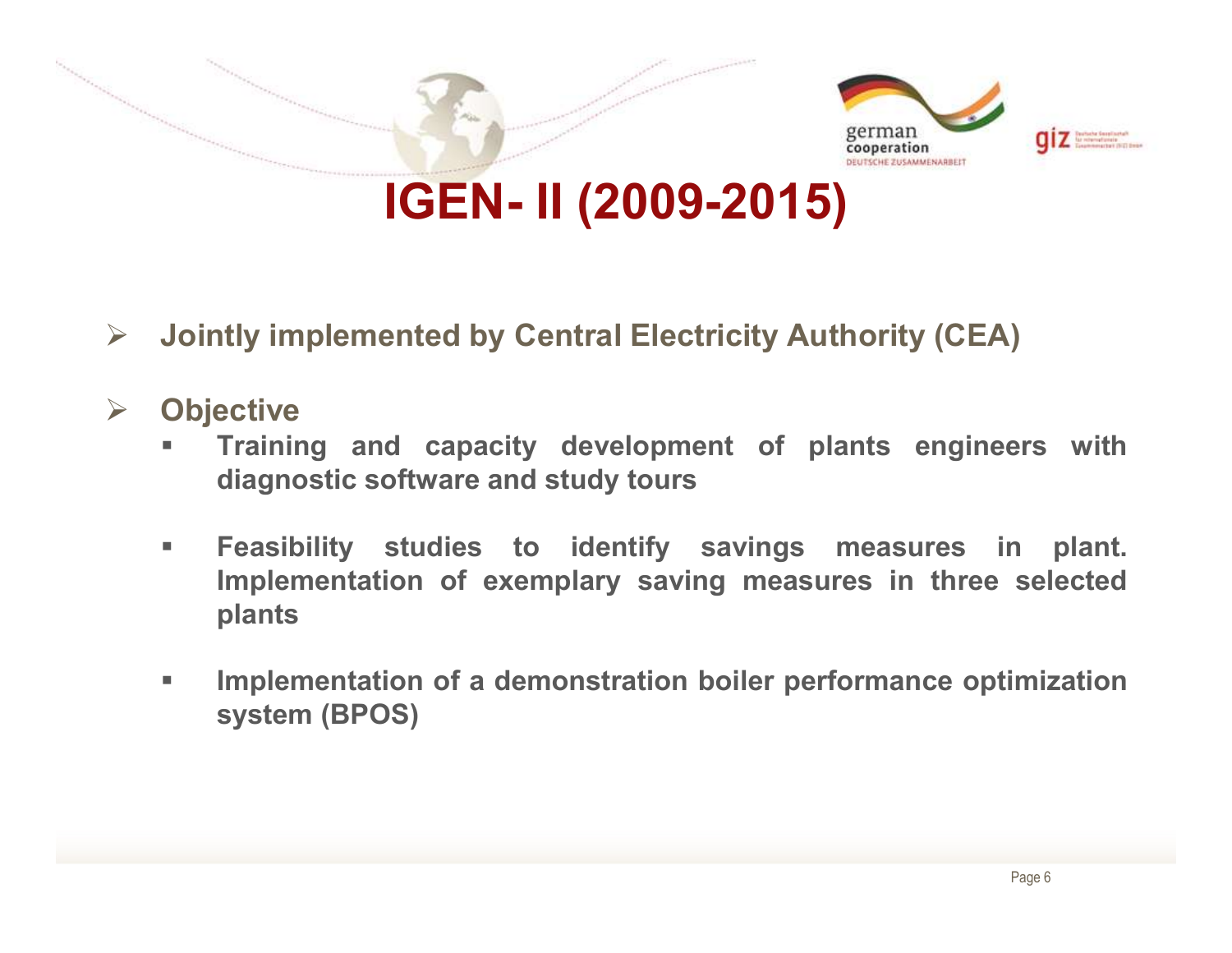![](_page_6_Picture_0.jpeg)

- $\triangleright$  Distribution of 40 Ebsilon Licenses to 15 state and central utilities
- $\triangleright$  Training to 101 engineers on the use of a powerful diagnostic tool (Ebsilon®) → Distribution of 40 Ebsilon Licenses to 15 state and central utilities<br>
→ Training to 101 engineers on the use of a powerful diagnostic tool<br>
(Ebsilon®)<br>
→ Continuous technical support<br>
→ Study tour on best operational
- $\triangleright$  Continuous technical support
- $\triangleright$  Study tour on best operational practices with 53 engineers to German coal fired power plants
- of 55 licenses distributed)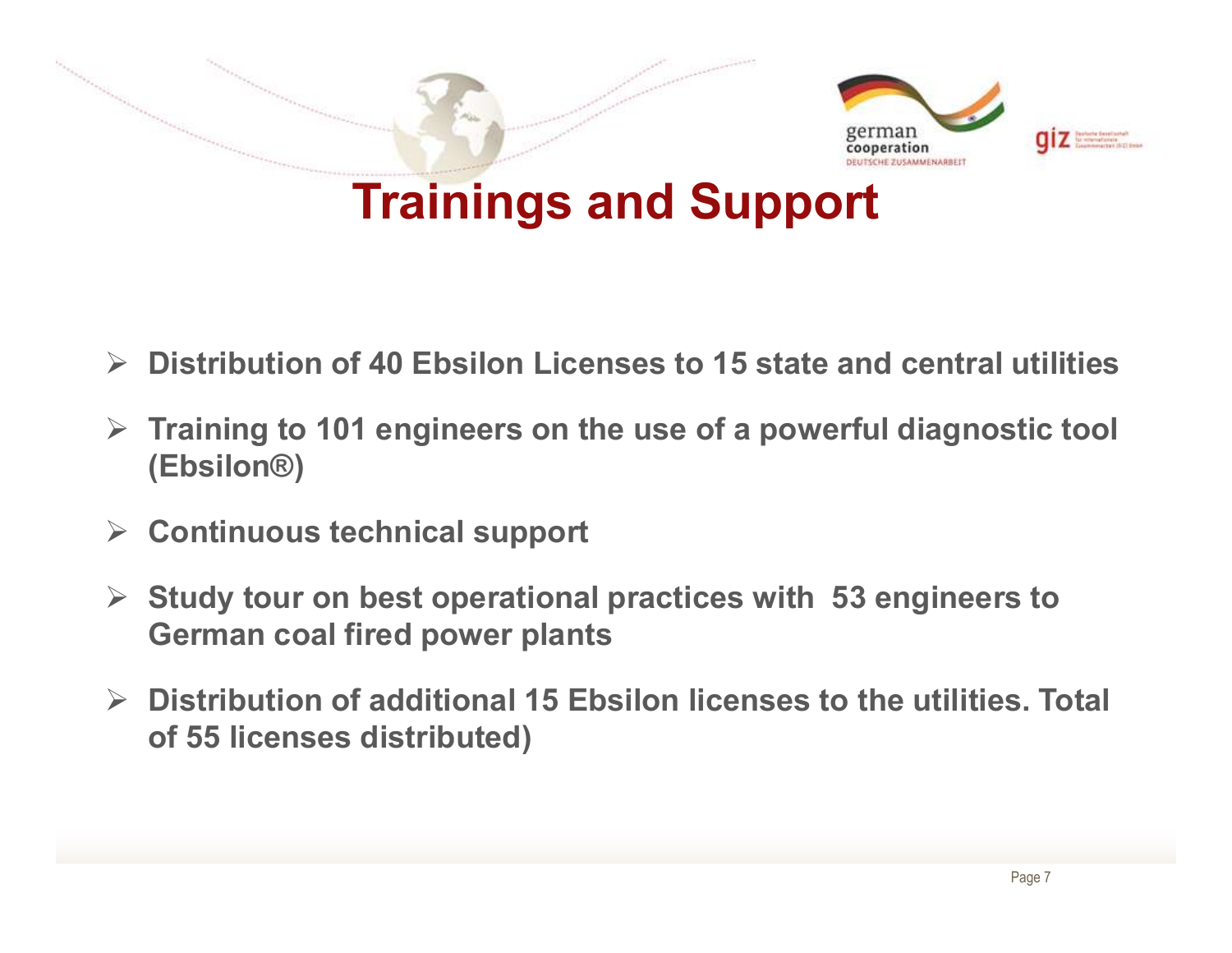![](_page_7_Picture_0.jpeg)

![](_page_7_Picture_1.jpeg)

![](_page_7_Figure_3.jpeg)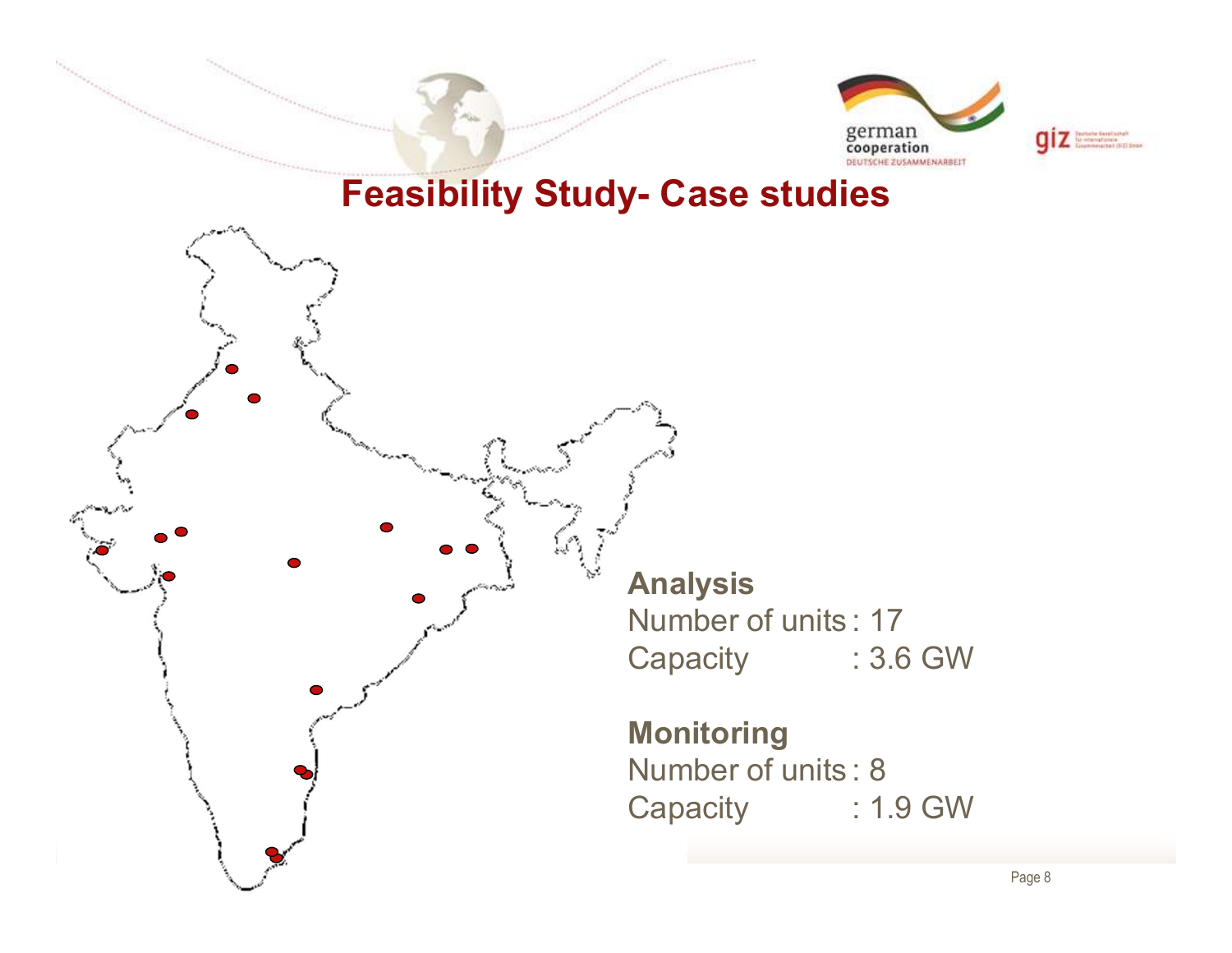![](_page_8_Picture_0.jpeg)

![](_page_8_Picture_1.jpeg)

![](_page_8_Figure_3.jpeg)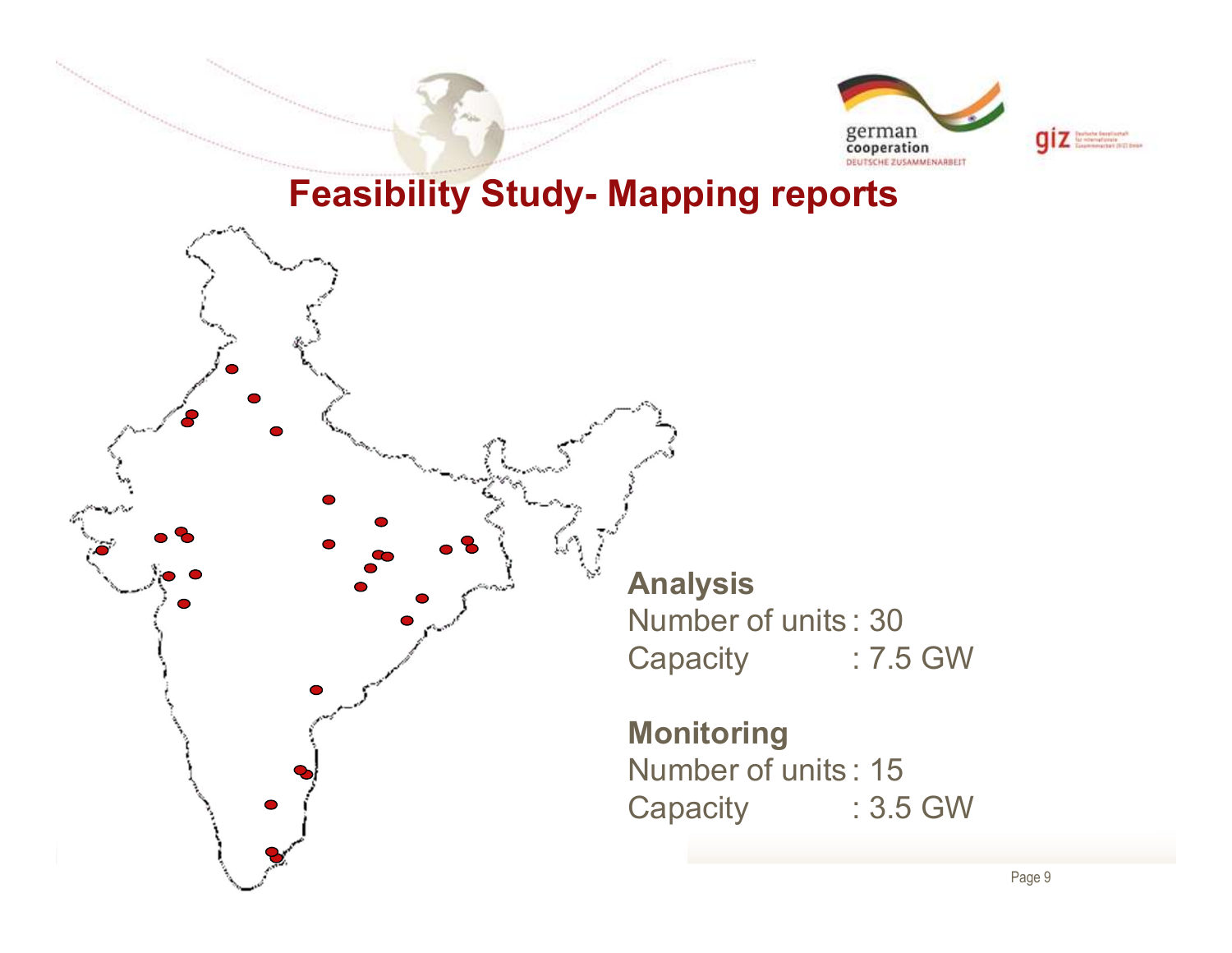![](_page_9_Picture_0.jpeg)

#### Implementation of saving measures-Model Power Plants

![](_page_9_Figure_2.jpeg)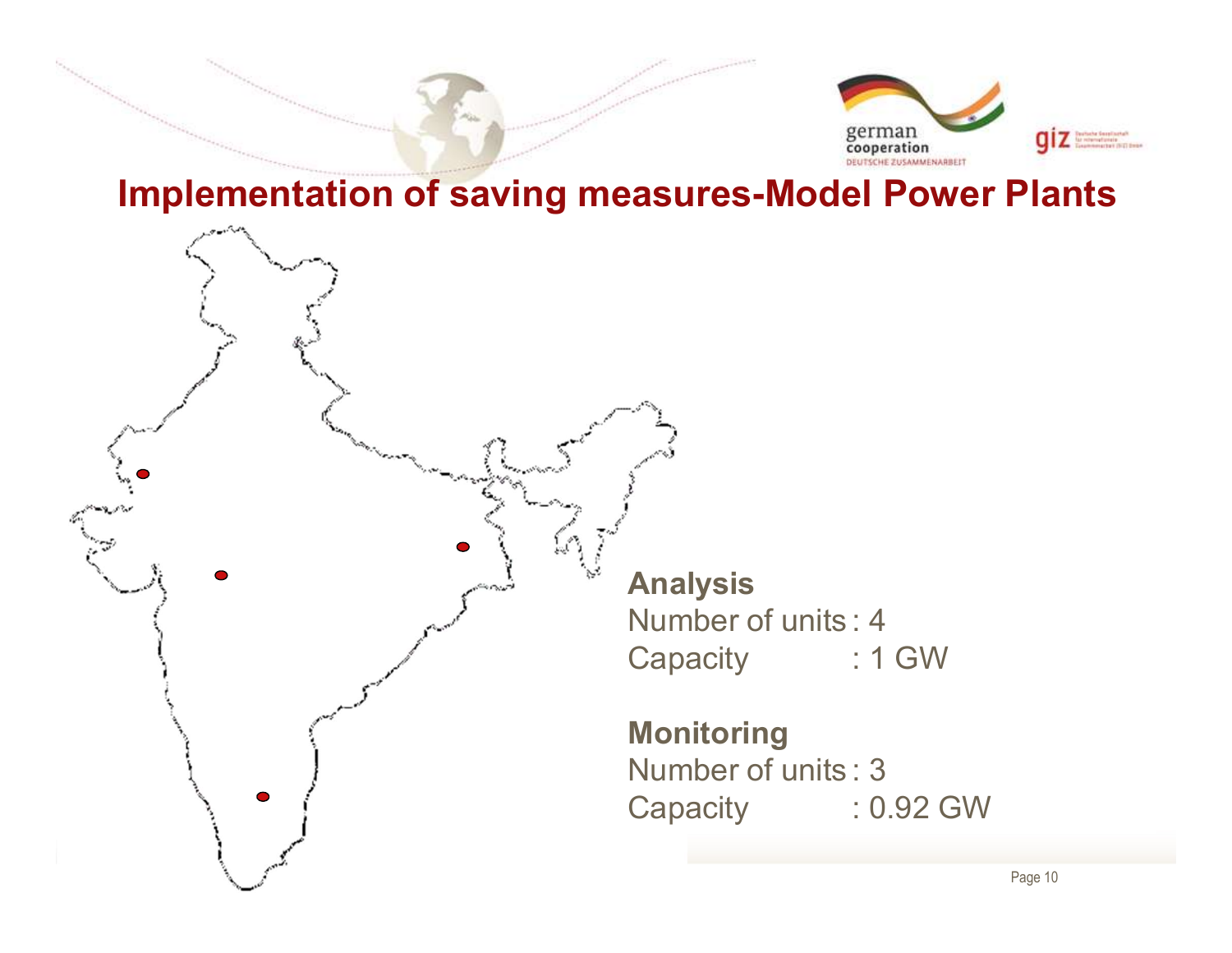![](_page_10_Picture_0.jpeg)

![](_page_10_Picture_1.jpeg)

### Boiler Performance Optimization System

Analysis Analysis<br>
Number of units : 1<br>
Capacity : 0.25 GW<br>
Mustarian Analysis<br>
Number of units : 1<br>
Capacity : 0.25 GW<br>
Monitoring Analysis<br>
Number of units : 1<br>
Capacity : 0.25 GW<br>
Monitoring<br>
Number of units : 1<br>
Capacity : 0.25 GW Analysis<br>
Number of units : 1<br>
Capacity : 0.25 GW<br>
Monitoring<br>
Number of units : 1<br>
Capacity : 0.25 GW

### Monitoring

 $\sum_{x}$  Page 11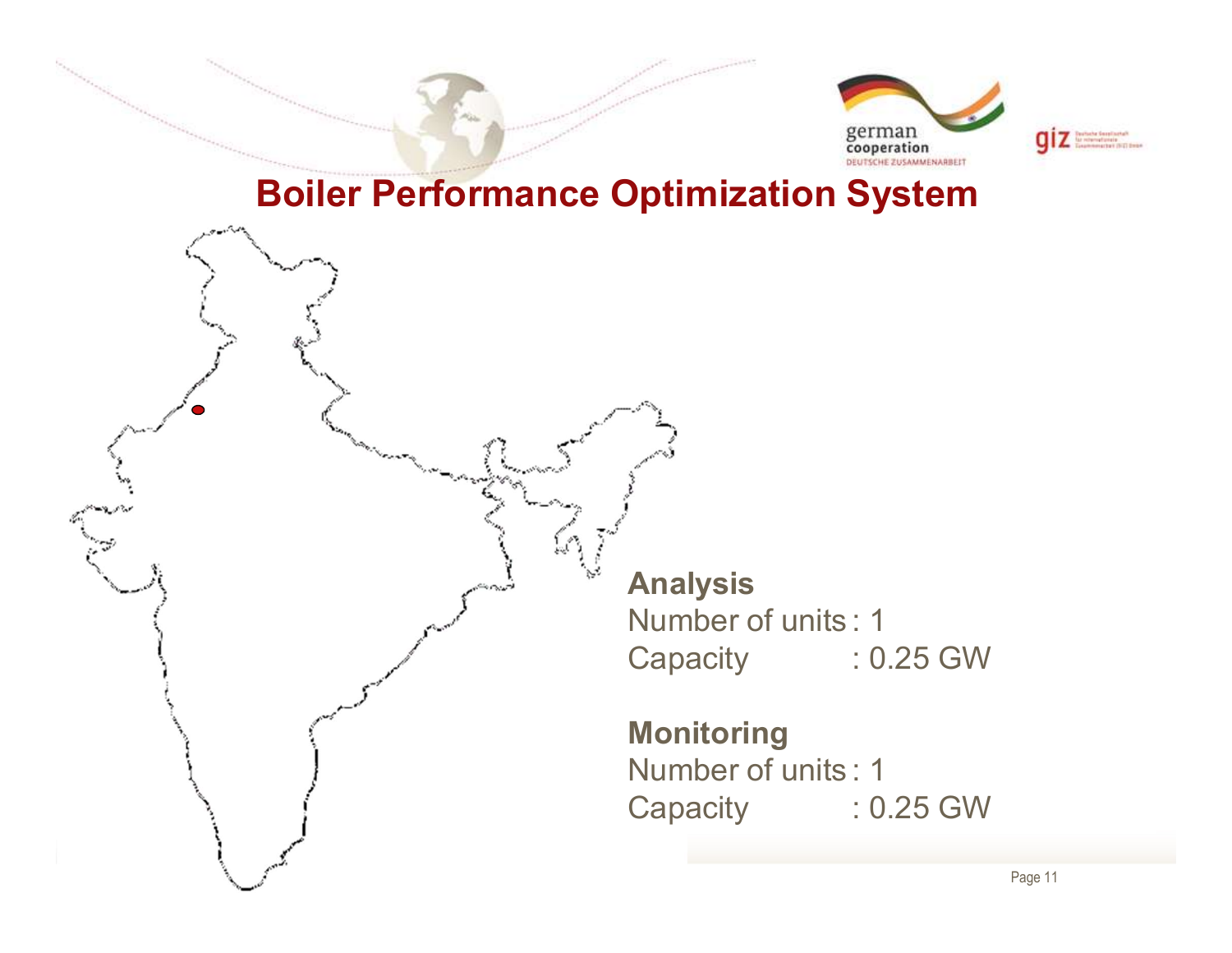![](_page_11_Picture_0.jpeg)

![](_page_11_Picture_1.jpeg)

![](_page_11_Picture_2.jpeg)

## **- Motivation**

IGEN cooperation on coal fired power plants

# Approach

Activities in the power plant optimization component

# **Impact**

Success stories and lessons learnt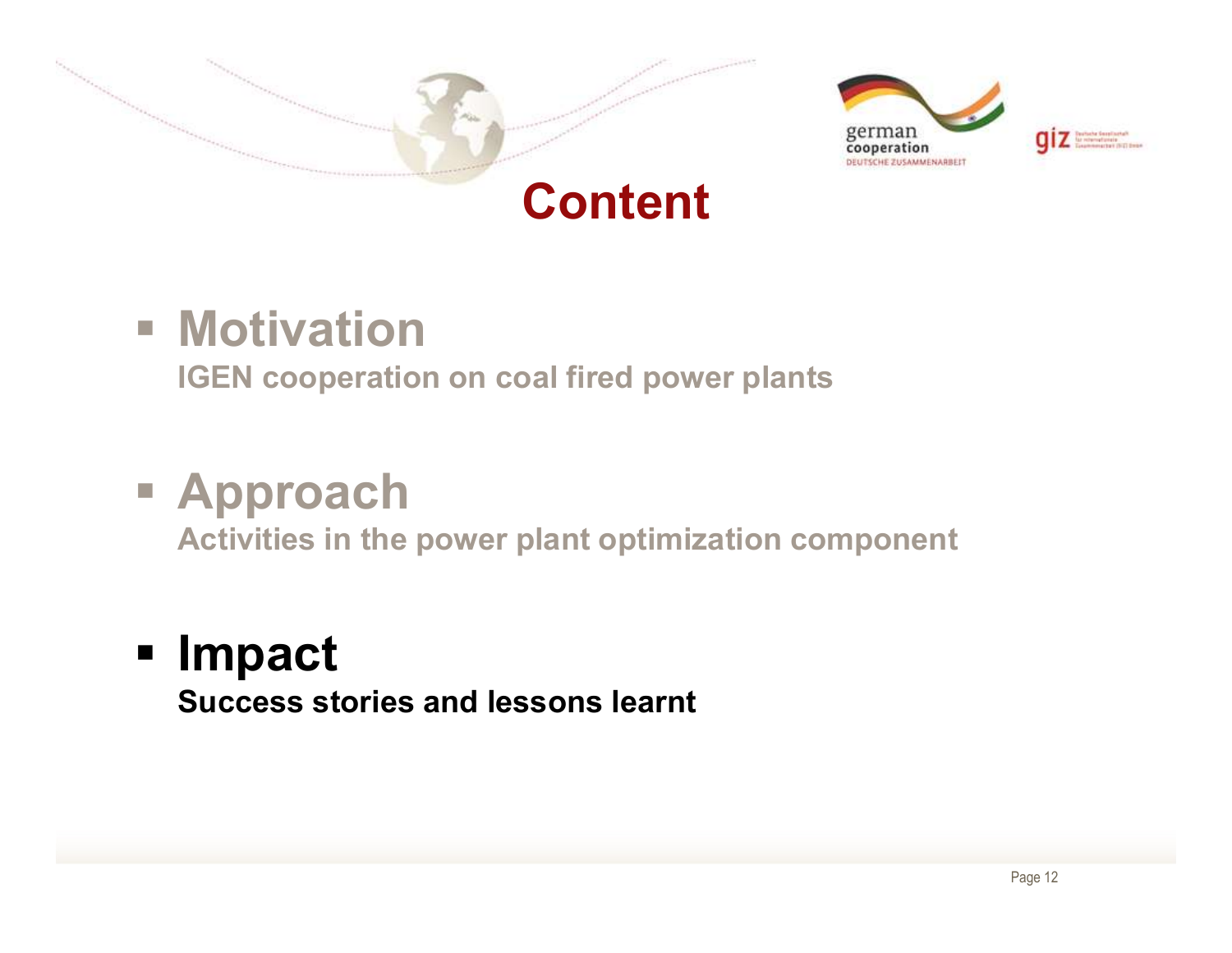![](_page_12_Picture_0.jpeg)

## Working Areas and Plant Capacities

![](_page_12_Figure_2.jpeg)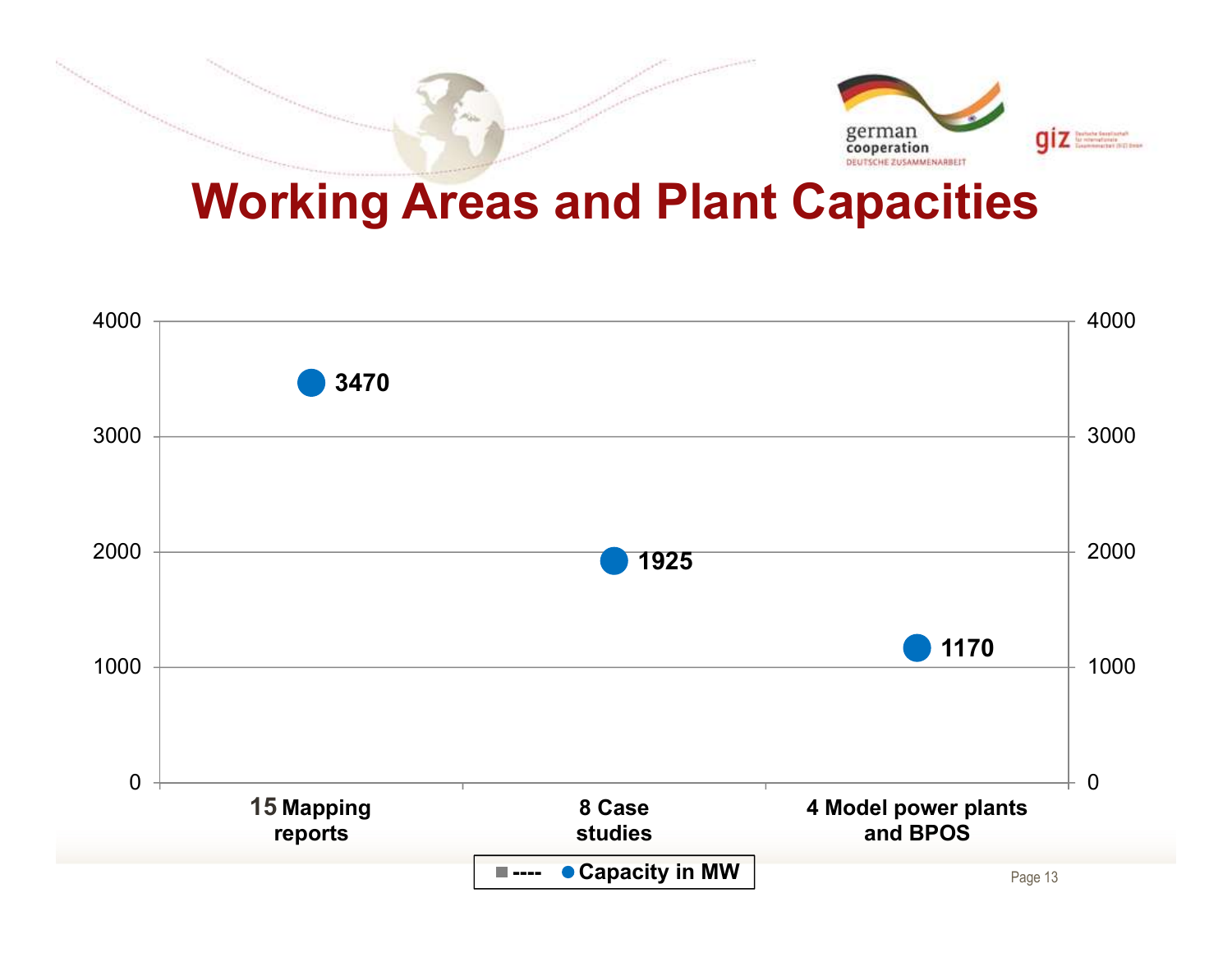![](_page_13_Picture_0.jpeg)

## Efficiency Improvements

![](_page_13_Figure_2.jpeg)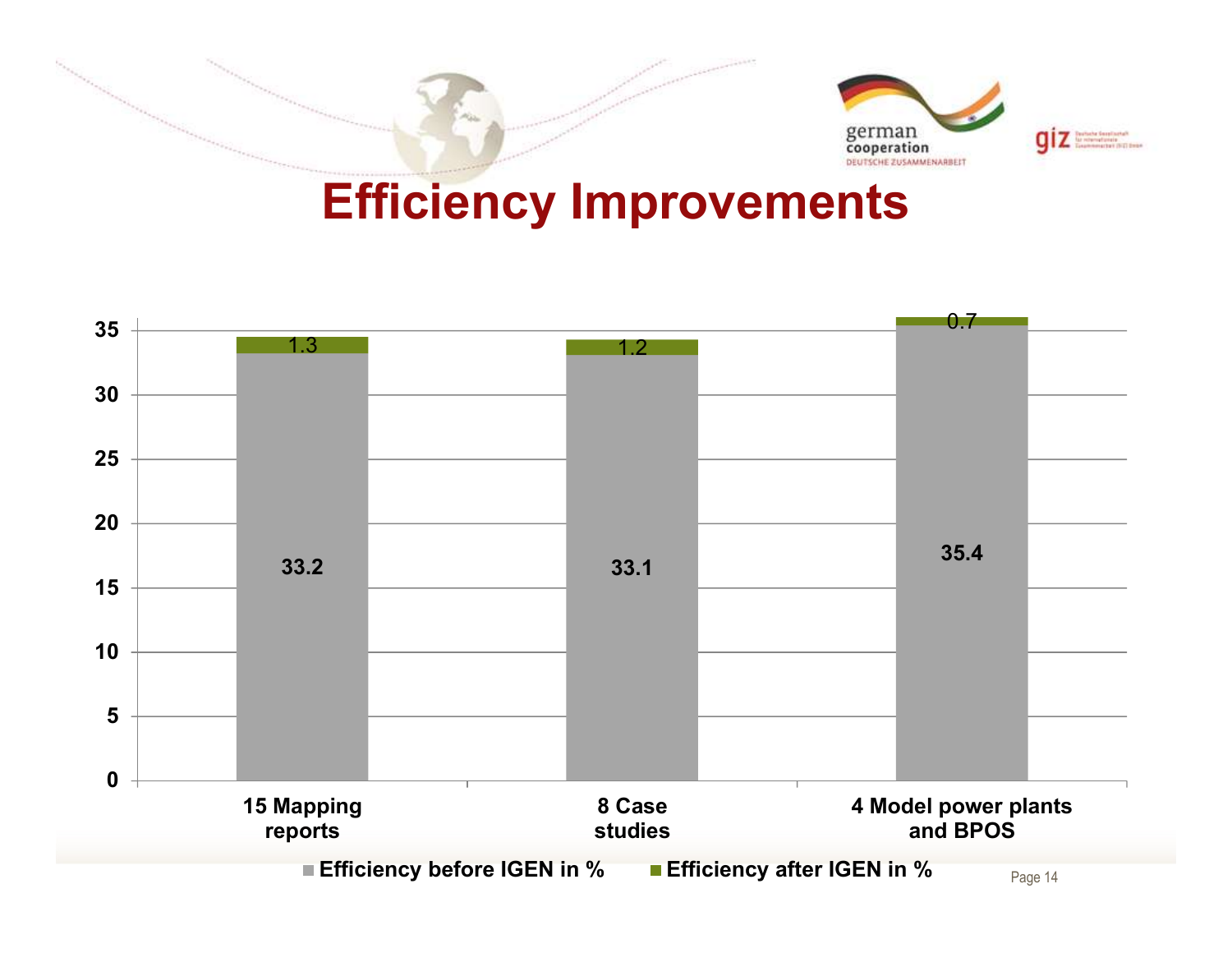![](_page_14_Picture_0.jpeg)

![](_page_14_Figure_1.jpeg)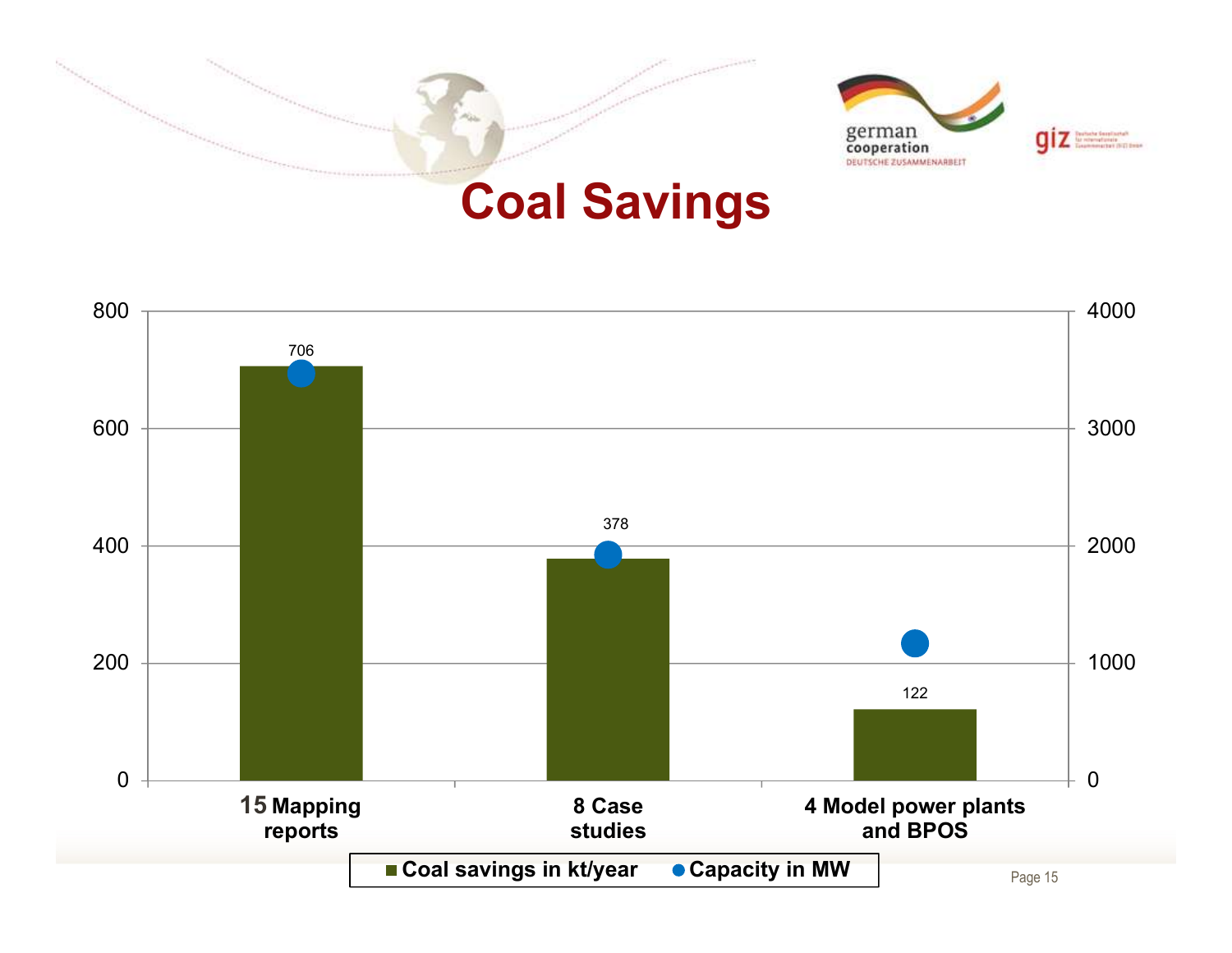![](_page_15_Picture_0.jpeg)

## Summary of Savings

- **Average efficiency** 
	-
	-
- **Savings of coal**
- Werage efficiency<br>
 before 33.6 %<br>
 after 34.7 %<br>
Savings of coal<br>
 1.2 Million tons / year<br>
Savings of CO2
- Savings of CO2
- before 33.6 %<br>• after 34.7 %<br>Savings of coal<br>• 1.2 Million tons / year<br>Savings of CO2<br>• 1.6 Million tons / year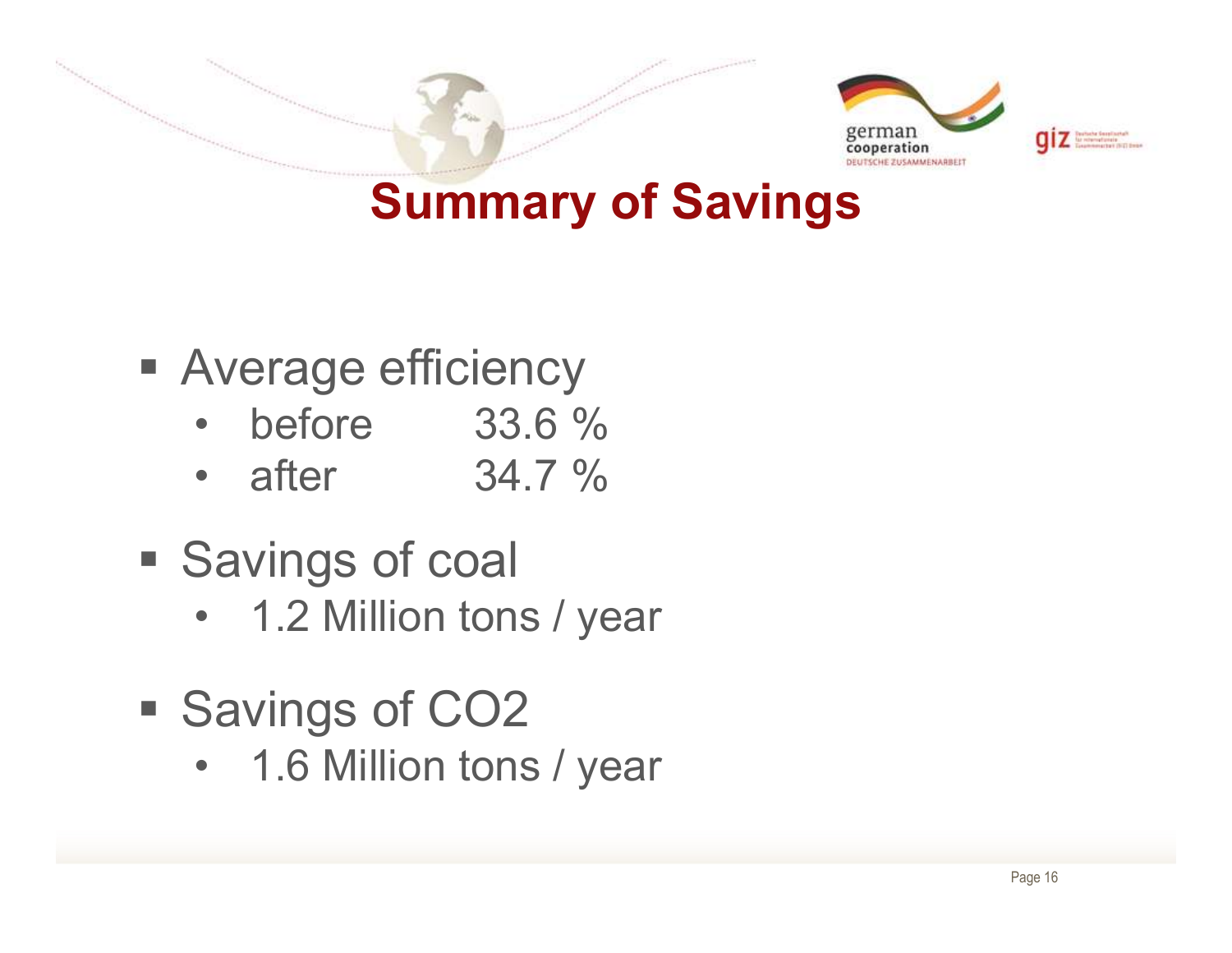![](_page_16_Picture_0.jpeg)

- The first step to reduce to energy consumption is to measure it
- Divide the savings measures in short term and long term so that it could be planned accordingly
- **India's share of coal fired thermal power plants** currently is 58%
- Merit Order Dispatch